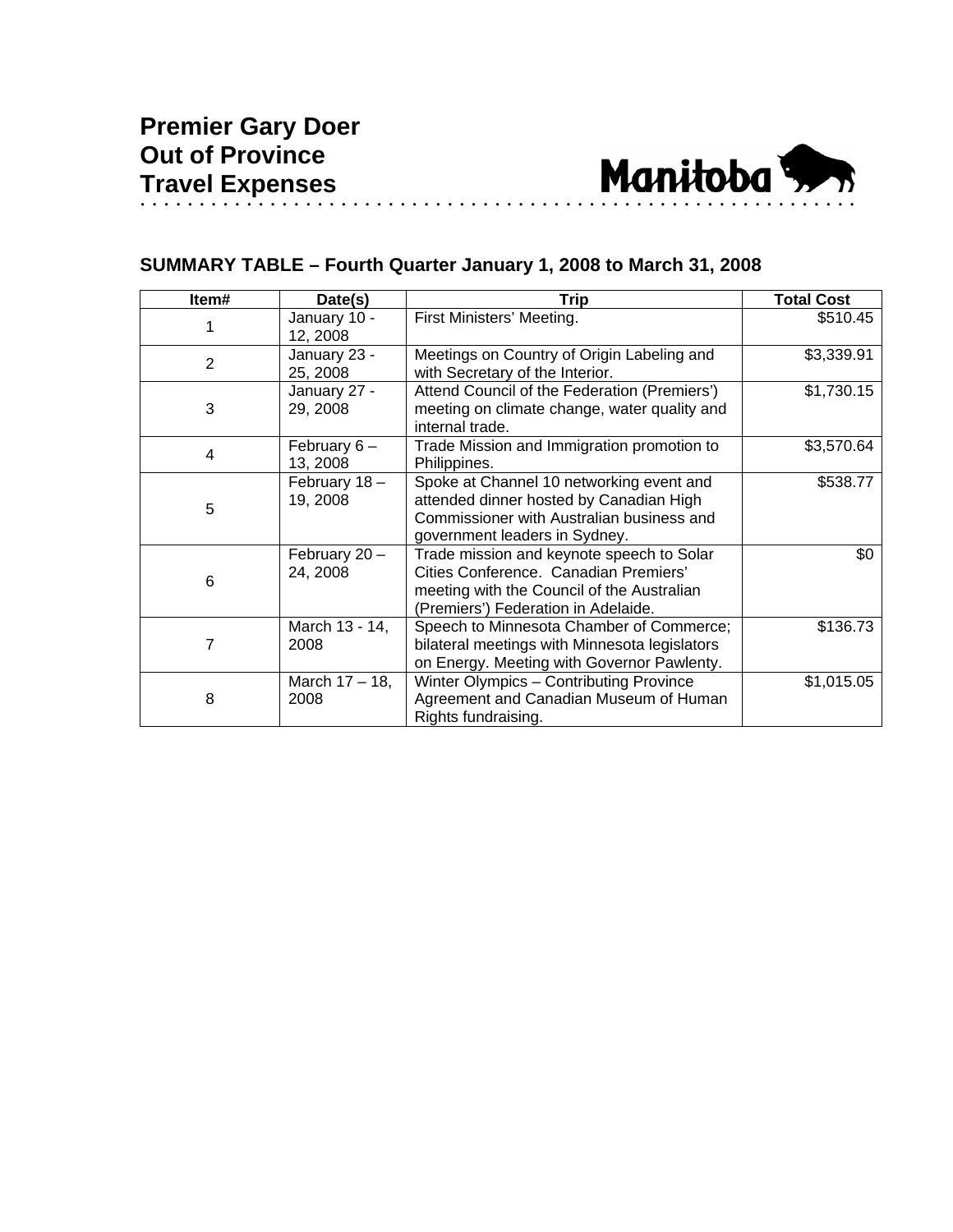## **TRAVEL DETAIL**

| Item#1                      |                           |
|-----------------------------|---------------------------|
| Purpose                     | First Ministers' Meeting. |
| Date(s)                     | January 10 - 12, 2008     |
| Destination(s)              | Ottawa, ON                |
| Air fare                    |                           |
| <b>Other Transportation</b> | \$293.59                  |
| Accommodation, meals,       | \$216.86                  |
| phone calls                 |                           |
| Other                       |                           |
| <b>TOTAL:</b>               | \$510.45                  |

┑

## **Item# 2**

| Purpose                     | Meetings on Country of Origin Labeling and with Secretary of the    |
|-----------------------------|---------------------------------------------------------------------|
|                             | Interior.                                                           |
| Date(s)                     | January 23 - 25, 2008                                               |
| Destination(s)              | Washington, DC                                                      |
| Air fare                    | \$2,818.26                                                          |
|                             | Last minute flight booking (economy class) due to urgent meeting on |
|                             | trade issue.                                                        |
| <b>Other Transportation</b> |                                                                     |
| Accommodation, meals,       | \$521.65                                                            |
| phone calls                 |                                                                     |
| Other                       |                                                                     |
| TOTAL:                      | \$3,339.91                                                          |

| m | r. |  |
|---|----|--|
|---|----|--|

| Item#3                      |                                                                 |
|-----------------------------|-----------------------------------------------------------------|
| Purpose                     | Attend Council of the Federation (Premiers') meeting on climate |
|                             | change, water quality and internal trade.                       |
| Date(s)                     | January 27 - 29, 2008                                           |
| Destination(s)              | Vancouver, BC                                                   |
| Air fare                    | \$1,277.80                                                      |
| <b>Other Transportation</b> |                                                                 |
| Accommodation, meals,       | \$452.35                                                        |
| phone calls                 |                                                                 |
| Other                       |                                                                 |
| TOTAL:                      | \$1.730.15                                                      |

| Item#4                      |                                                         |
|-----------------------------|---------------------------------------------------------|
| Purpose                     | Trade Mission and Immigration promotion to Philippines. |
| Date(s)                     | February 6 - 13, 2008                                   |
| Destination(s)              | Manila, Philippines                                     |
| Air fare                    | \$3,570.64                                              |
| <b>Other Transportation</b> |                                                         |
| Accommodation, meals,       | Embassy covered costs                                   |
| phone calls                 |                                                         |
| Other                       |                                                         |
| TOTAL:                      | \$3,570.64                                              |